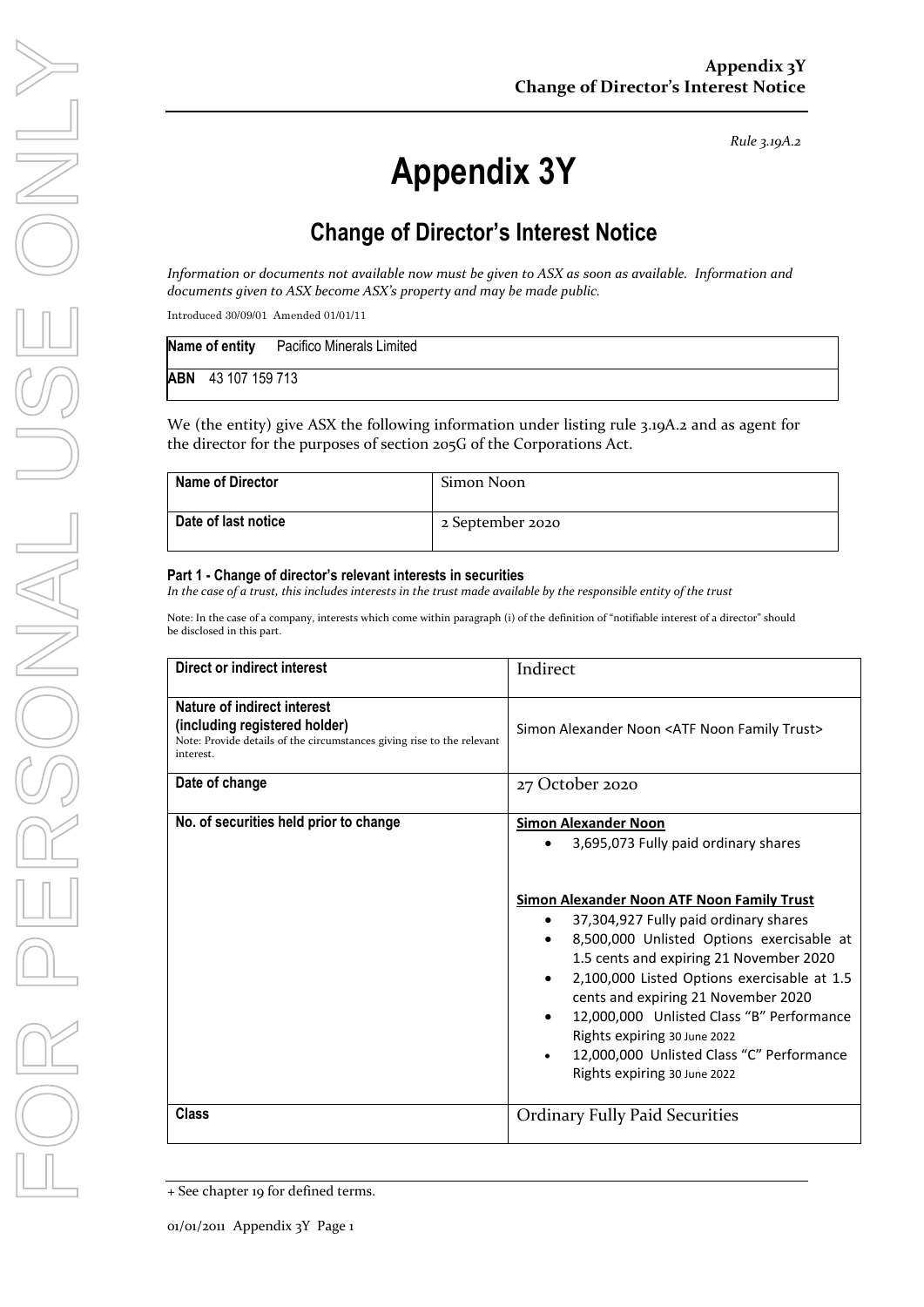#### **Appendix 3Y Change of Director's Interest Notice**

| Number acquired                                                                                                                                                            | 4,427,963                                                                                                                                                                                                                                                                                                                                                                                                                                                                                                                                      |  |
|----------------------------------------------------------------------------------------------------------------------------------------------------------------------------|------------------------------------------------------------------------------------------------------------------------------------------------------------------------------------------------------------------------------------------------------------------------------------------------------------------------------------------------------------------------------------------------------------------------------------------------------------------------------------------------------------------------------------------------|--|
| Number disposed                                                                                                                                                            | <b>Nil</b>                                                                                                                                                                                                                                                                                                                                                                                                                                                                                                                                     |  |
| <b>Value/Consideration</b><br>Note: If consideration is non-cash, provide details and estimated<br>valuation                                                               | \$0.015 per share on conversion of 2,100,000<br>PMYO listed options.<br>\$0.015 per share on conversion of 250,000<br>PMYOPT3 unlisted options.<br>\$0.015 per share on conversion of 8,250,000<br>PMYOPT3* Unlisted Options.<br>*note under the terms of the "Employee Incentive Option"<br>Plan" participants may elect to make use of a "Cashless<br>Exercise facility" should they choose, the election to use a<br>Cashless facility was adopted in this instance and will result<br>in the issue of a smaller number of Ordinary shares. |  |
| No. of securities held after change                                                                                                                                        | <b>Simon Alexander Noon</b><br>3,695,073 Fully paid ordinary shares<br><b>Simon Alexander Noon ATF Noon Family Trust</b><br>41,732,890 Fully paid ordinary shares<br>12,000,000 Unlisted Class "B" Performance<br>Rights expiring 30 June 2022<br>12,000,000 Unlisted Class "C" Performance<br>Rights expiring 30 June 2022                                                                                                                                                                                                                    |  |
| Nature of change<br>Example: on-market trade, off-market trade, exercise of options,<br>issue of securities under dividend reinvestment plan, participation in<br>buy-back | Issue of Ordinary Shares on exercise of listed<br>PMYO options and the Exercise of Unlisted<br>PMYOPT3 options.                                                                                                                                                                                                                                                                                                                                                                                                                                |  |

#### **Part 2 – Change of director's interests in contracts**

Note: In the case of a company, interests which come within paragraph (ii) of the definition of "notifiable interest of a director" should be disclosed in this part.

| Detail of contract | N<br>N/A<br><b>I</b> |
|--------------------|----------------------|
|                    |                      |

<sup>+</sup> See chapter 19 for defined terms.